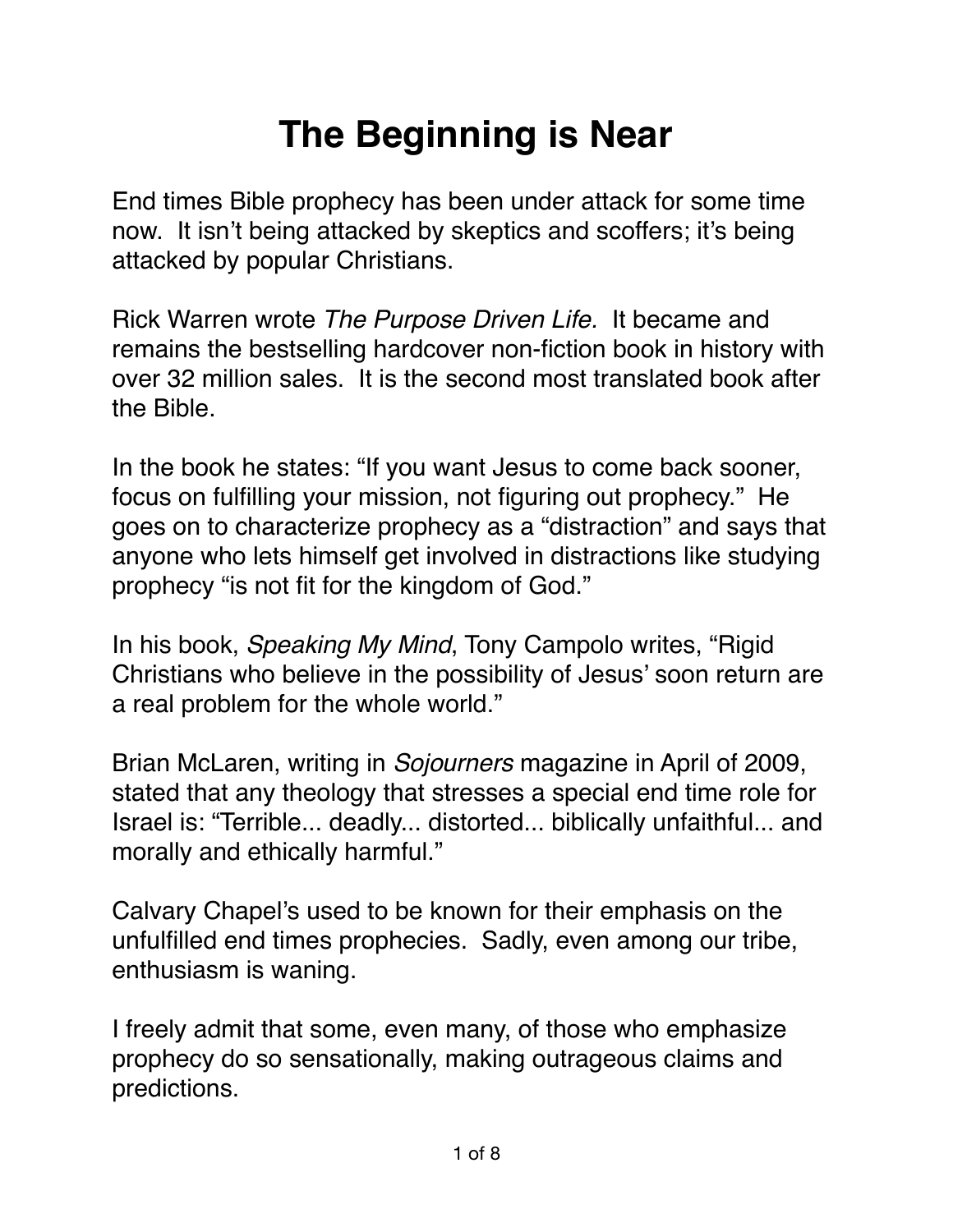A lot of the sights I visit, to see what is happening prophetically, have story-after-story about conservative politics.

Criticize them - *not* the Bible. Seriously; it isn't the fault of prophecy that some people mishandle it. To ignore it is just as bad - maybe even worse.

I'm a member of a discussion group of pastors, many of them Calvary's, who think that our weekly series on prophecy is absurd.

I'm not sensitive to it... But I thought it might be a good idea to list some of the reasons why an emphasis on Bible prophecy is not only biblical but immensely practical.

I want to (briefly) mention five reasons why the study of prophecy is something good.

#1 As I tell you nearly every Sunday, fully 30% of the Bible consists of prophecy. One source is *The Encyclopedia of Biblical Prophecy* by J. Barton Payne. He says there are 1,239 prophecies in the Old Testament and 578 prophecies in the New Testament for a total of 1,817. These prophecies are contained in 8,352 of the Bible's verses. Since there are 31,124 verses in the Bible, the 8,352 verses that contain prophecy constitute 26.8 percent of the Bible's volume.

Dr. Hugh Ross says, "Approximately 2500 prophecies appear in the pages of the Bible, about 2000 of which already have been fulfilled to the letter - no errors. (The remaining 500 or so reach into the future and may be seen unfolding as days go by)."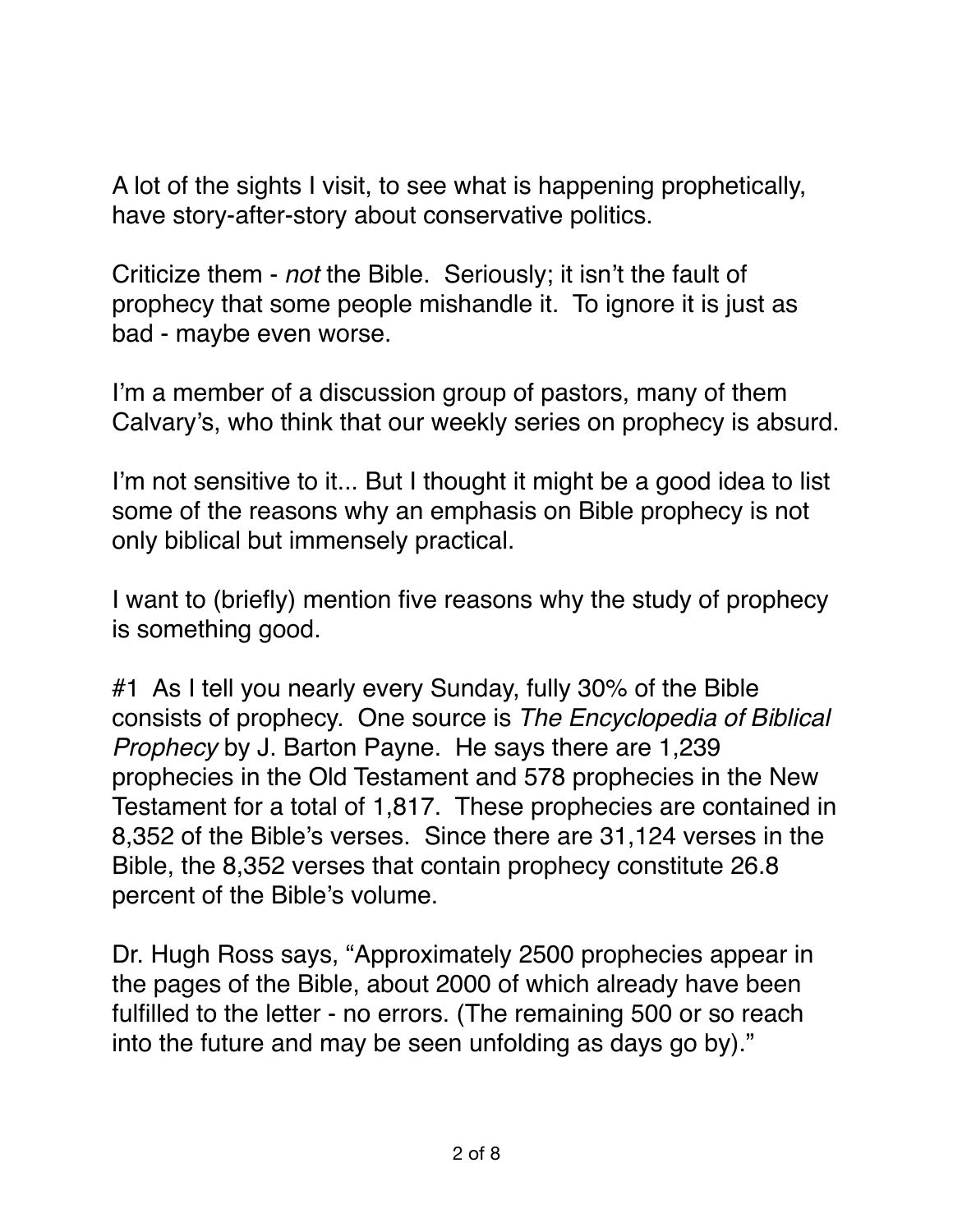Of those, about 500 end times prophecies remain unfulfilled.

Prophecy isn't confined to a few 'prophetic' books. It permeates the entire Bible. For example the apostle Paul spent three weeks establishing a church in Thessalonica. Since he was with them so briefly, you'd think he'd have a lot of practical instruction that he'd want to impart in any letters to them. Things like church government and liturgy.

In Paul's first letter to the Thessalonians, every chapter references the return of Jesus. It works out to once every thirteen verses.

Chapter four, of course, has Paul's clearest teaching on the resurrection and rapture of the church.

Second Thessalonians has a long section on the Day of the Lord, and the antichrist.

The apostle Peter wrote extensively in his letters about the end times.

The last book of the Bible, The Revelation of Jesus Christ, is fully prophetic. It promises a blessing just for reading it:

Rev 1:3 Blessed is he who reads and those who hear the words of this prophecy, and keep those things which are written in it; for the time is near.

It ends with Jesus promising He is coming:

Rev 22:12 "And behold, I am coming quickly, and My reward is with Me, to give to every one according to his work.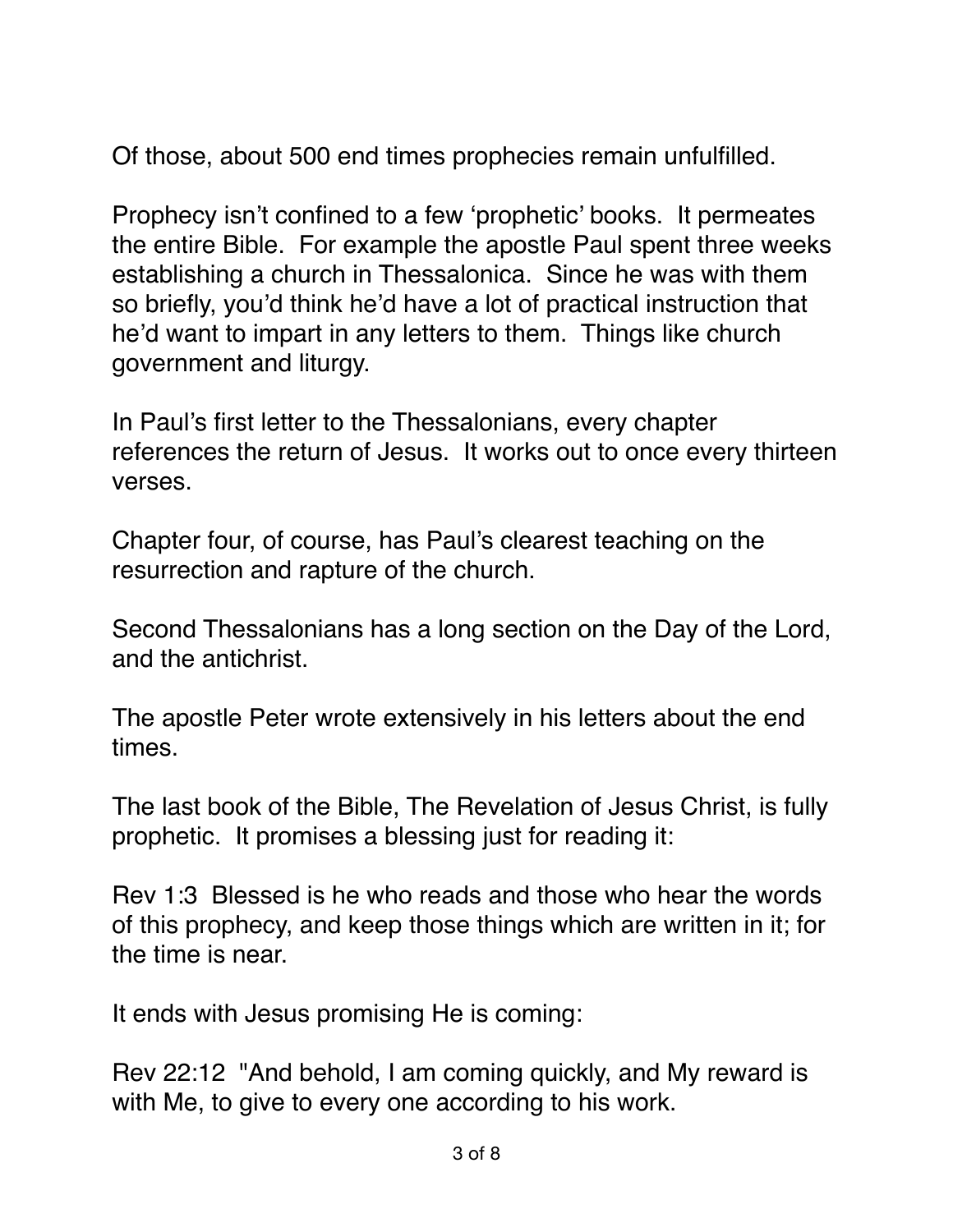Those who want to push prophecy aside can only do so by ignoring huge sections of scripture in just about every book of the Bible.

#2 Jesus is the subject of Bible prophecy. When the apostle John fell down before an angel, he said, "See that you do not do that! I am your fellow servant, and of your brethren who have the testimony of Jesus. Worship God! For the testimony of Jesus is the spirit of prophecy" (Revelation 19:10).

In Luke 24:44 we read,

Luk 24:44 Then [Jesus] said to them, "These are the words which I spoke to you while I was still with you, that all things must be fulfilled which were written in the Law of Moses and the Prophets and the Psalms concerning Me."

In Hebrews 10:7 Jesus said of Himself, "BEHOLD, I HAVE COME - IN THE VOLUME OF THE BOOK IT IS WRITTEN OF ME - TO DO YOUR WILL, O GOD.' "

If you want to know Jesus more, you're going to have to see Him in prophecy. Not just fulfilling past prophecies; but in how He will fulfill future prophecies.

You can even argue that unless you read and re-read the Revelation regularly, you won't know Jesus very well. I can say that because the word "revelation" in the book's title is the word *apocalypse*, which means the *revealing*.

If that's the book in which Jesus is revealed - we'd better read it and study it.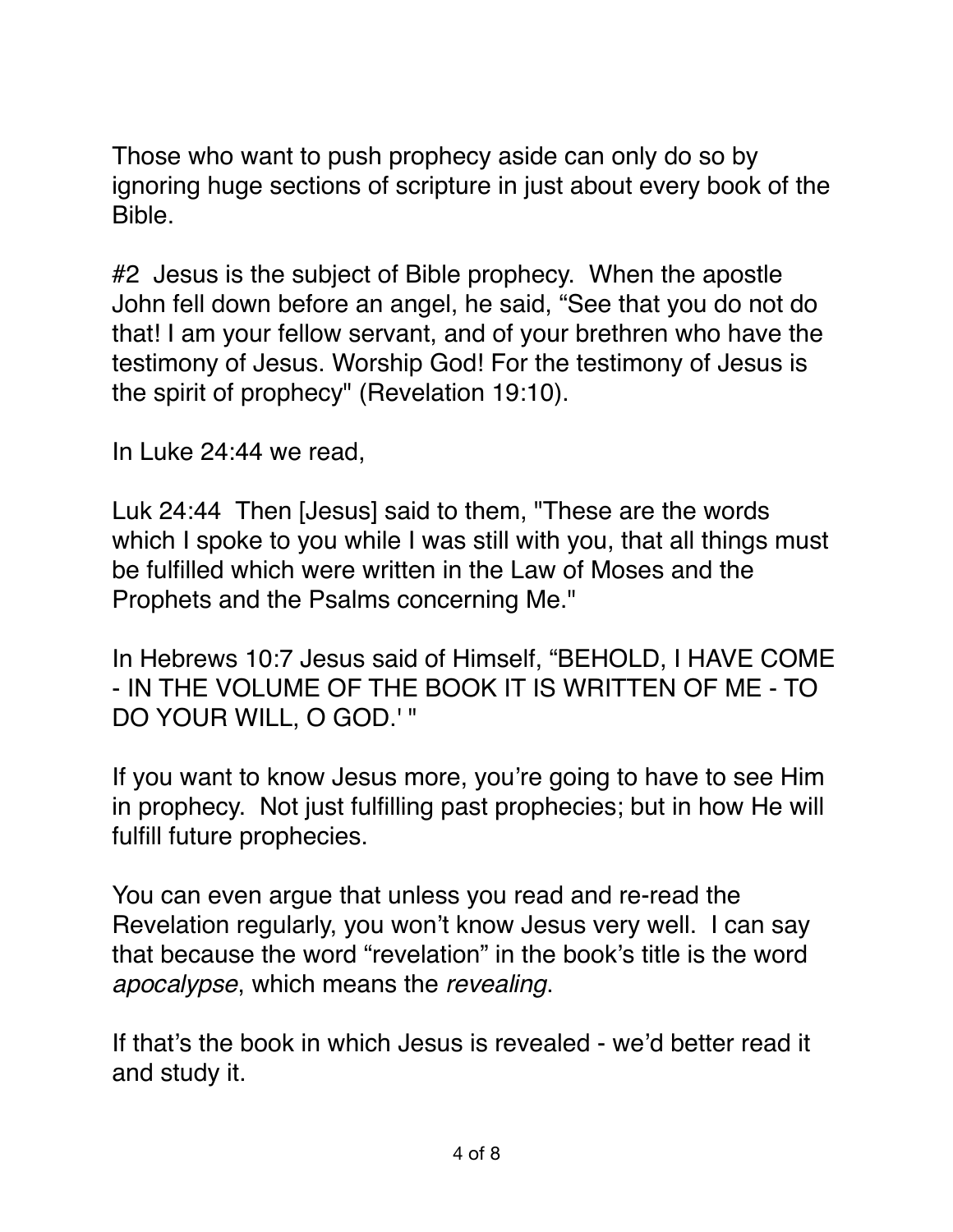## #3 Fulfilled prophecies are a powerful testimony to the truth and accuracy of the Bible. Let me read to you this rather long, but exciting, quote:

It was prophesied in the Old Testament that Jesus would be born of the seed of Abraham, Jesse, and David.

He would be born of a virgin, called Emmanuel, born in Bethlehem. Great persons would come to adore Him, there would be the killing of children in Bethlehem. He would be called out of Egypt. He would be preceded by a forerunner. He would be anointed with the Holy Spirit. He'd be a prophet like Moses, a priest after the order is now Melchizedek. He would be entering into His public ministry in Galilee. He would be entering publicly into Jerusalem and come into the temple. He would live in poverty and meekness, tenderness, and compassion. He would be without the deceit, He'd be full of zeal, preaching with parables, working miracles, bearing reproach. He would be rejected by His own Jewish brethren.

The Jews and Gentiles would combined together against Him. He would be betrayed by a friend. His disciples would forsake Him. He would be sold for thirty pieces of silver. And that price would be given for a potter's field.

He would die with intense suffering yet be silent under that suffering. He would be struck on the cheek, His visage would be marred. He would be spit upon and scarred. His hands and His feet would be nailed to the cross. He would be forsaken by God, He would cry out, "My God My God, why have You forsaken Me?" He would be mocked. Gall and vinegar would be offered to Him. His garments would be parted. Lots would be cast for His clothing. He would be numbered among the transgressors. He would intercede for His murderers.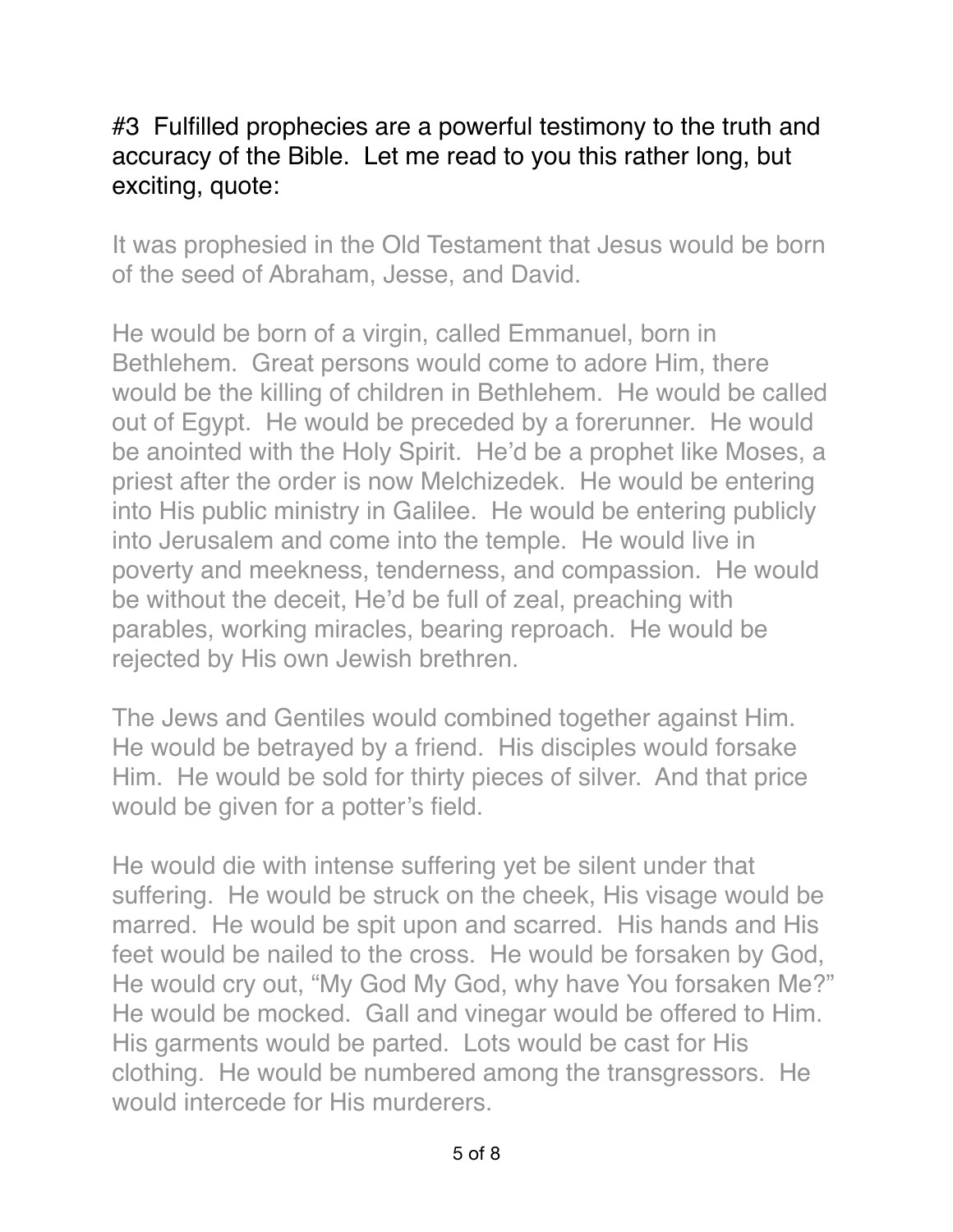He would die but not a bone of His body would be broken. He would be pierced long before crucifixion would even ever be invented. He would be buried with the rich. His flesh would not see corruption. He would be raised from the dead. He would ascend back to the right hand of God the Father.

All of this was recorded hundreds of years before Jesus ever entered this world. And many of these prophecies are fulfilled not by His friends but by His enemies who stand to lose the most with their fulfillment. And many of these prophecies being fulfilled before He was born, while He's in His mother's womb, and while He is in the grave.

#4 Prophecy encourages holy living as a servant of the Lord. I've been quoting Romans 13:11 on Sundays,

Rom 13:11 And do this, knowing the time, that now it is high time to awake out of sleep; for now our salvation is nearer than when we first believed.

After a long section on the future, Peter asked,

[2Pe 3:11](verseid:61.3.11) Therefore, since all these things will be dissolved, what manner *of persons* ought you to be in holy conduct and godliness, [2Pe 3:12](verseid:61.3.12) looking for and hastening the coming of the day of God, because of which the heavens will be dissolved, being on fire, and the elements will melt with fervent heat?

John says,

[1Jn 3:2](verseid:62.3.2) Beloved, now we are children of God; and it has not yet been revealed what we shall be, but we know that when He is revealed, we shall be like Him, for we shall see Him as He is.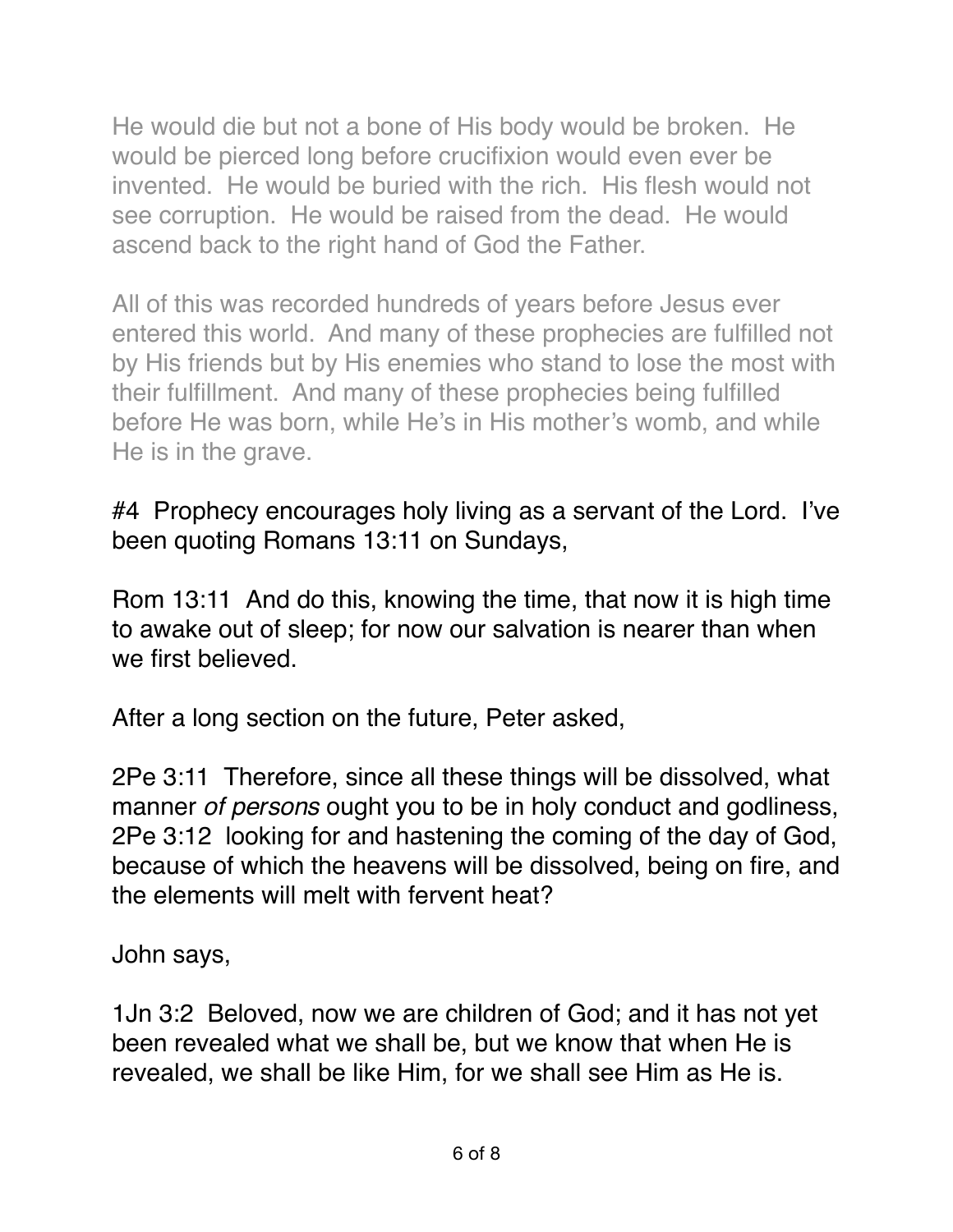[1Jn 3:3](verseid:62.3.3) And everyone who has this hope in Him purifies himself, just as He is pure.

The blessed hope of seeing Jesus at His return has a purifying effect on your walk. It encourages you to want to be more like Him day-by-day.

It's not so much that you are afraid He will come suddenly and catch you doing what is wrong. It is that you want to be ready for your heavenly Bridegroom. You want to live your best for Him.

#5 Bible prophecy presents hope - and our only hope - for the future.

People are fascinated with, but also afraid of, the future. Dystopian, apocalyptic stories are more popular than ever. Whether by nuclear strikes, or a super-virus, or alien invasion, there's a feeling of doomsday.

Brilliant physicist Steven Hawking died at age 76. He had a list of several ways the future could go. They're all doom and gloom.

Hawking theorized that humans would turn the planet into a [giant](https://www.cnbc.com/2017/11/07/stephen-hawking-humans-will-turn-earth-into-a-giant-ball-of-fire-by-2600.html)  [ball of fire by 2600](https://www.cnbc.com/2017/11/07/stephen-hawking-humans-will-turn-earth-into-a-giant-ball-of-fire-by-2600.html) due to overcrowding and energy consumption which will make Earth uninhabitable.

The scientist also claimed that the advent of artificial intelligence could be the "worst event in the history of our civilization."

He believed eventually AI will outpace our own intelligence and turn on us. "I fear that AI may replace humans altogether. If people design computer viruses, someone will design AI that replicates itself."